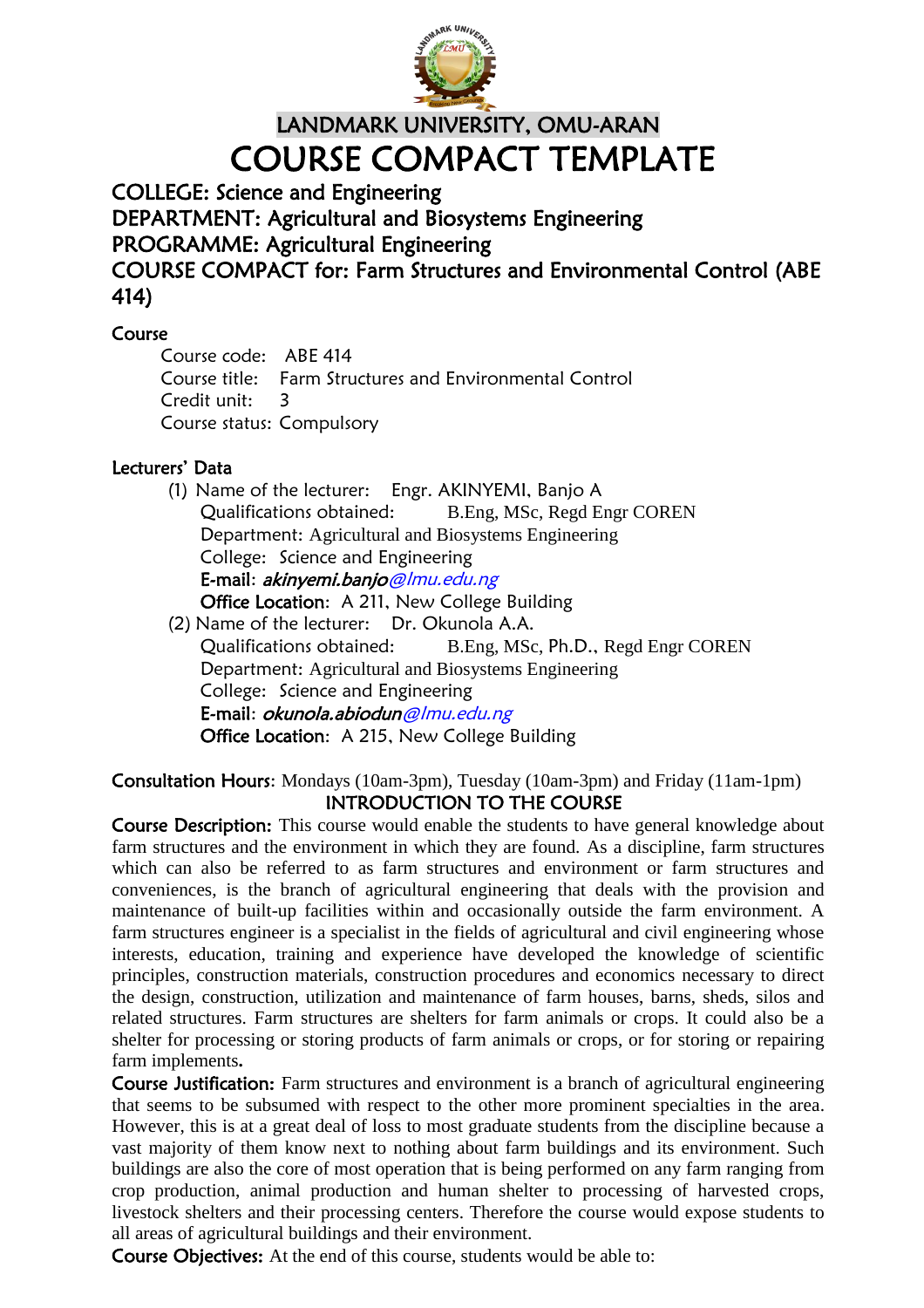(i) Direct the design, construction, utilization and maintenance of farm houses, barns, sheds, silos and related structures.

(ii) Provide and maintain built-up facilities within and occasionally outside the farm environment.

(iii) Develop procedures and economics necessary for the design of farm buildings and its environment

Course Content: Introduction To Farm Structures, Structural Analysis And Basic Mechanics, Classification Of Loads, Design Of Structural Members (Beams And Columns), Trusses, Building Materials, Sundry Farm Buildings (Greenhouse, C)

#### Course Expectations:

| S/N | <b>GRADING</b>                            | SCORE(%) |
|-----|-------------------------------------------|----------|
| 1.  | <b>Continuous Assessments</b>             |          |
|     | $\bullet$ C.AI                            | 7%       |
|     | • C.All (Mid-Semester Test)               | 15%      |
|     | $\bullet$ C.Alll                          | 8%       |
| 2.  | Assignment                                |          |
| 3.  | Practical (Laboratory work)/ Case Studies | 10%      |
| 4.  | <b>Final Examination</b>                  | 60%      |
| 5.  | Total                                     | 100      |

Course Delivery Strategies: Lecturing method complimented with visual images of some designed structures and the various structural parts such as beams, columns, trusses would be analysed. Assignments would be given to students to solve some calculations based on some designs. Rabbit house, Cow pen house with milk section, fish pond house, Grass-cutter house plans would be provided for students as instructional materials for practical classes. Practical class would also be conducted on moulding of bricks from aggregate materials and slump tests would be done prior to the brick production.

. Course Duration: 3 hours weekly interjected with practical sessions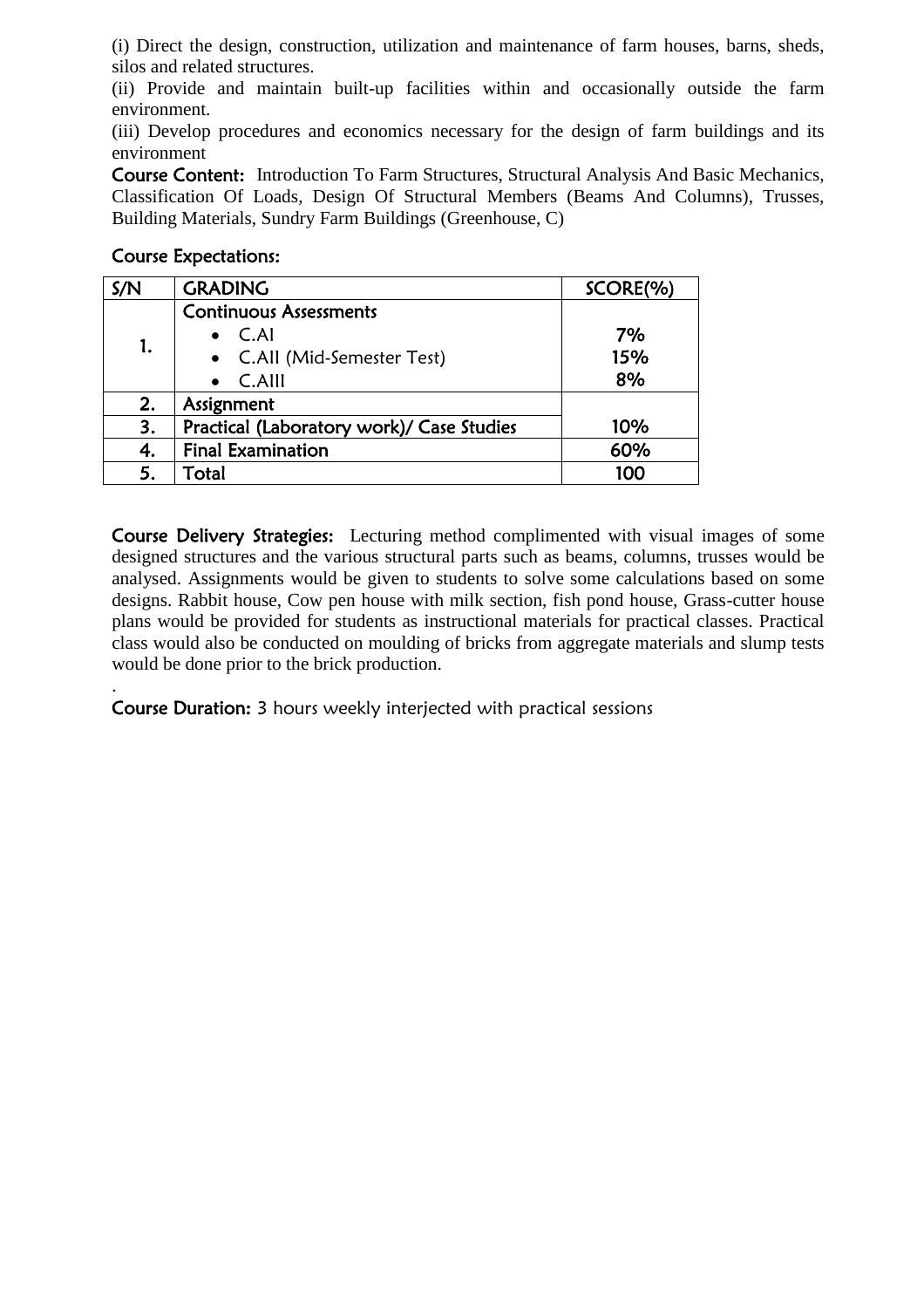# LECTURE CONTENT

# Module 1

Week 1: Introduction to farm structures

Objectives: The students at the end of the lectures for the week should be able to define what they understand by agricultural structures as a discipline, characteristics of any structure and functions of farm structures.

## **Description**

#### First hour: Agricultural structures as a discipline, functions of structures Second hour Characteristics of structures

Study Question: 1. What do you understand by farm structures

2. Itemise some characteristics of structures.

## Reading List :

Farm Structures by Yahaya Mijinyawa, Ibadan University Press, Second Edition.

## Module 2

Week 2: Classification of farm structures

Objectives: The students at the end of the lectures for the week should be able to classify the different types of farm structures, their functions and specific examples. Farm houses, buildings for crop production, buildings for processing agricultural produce, crop storage structures, livestock structures and other miscellaneous structures should be known by the students at the end of the week.

## **Description**

First hour:

Crop processing structures, crop storage structures

#### Second hour

Farm houses,

Study Question: 1. What do you understand by miscellaneous structures Reading List :

- Farm Structures by Yahaya Mijinyawa, Ibadan University Press, Second Edition.
- The Design of Farm Structures by Yahaya Mijinyawa, Ibadan University Press, First Edition

## Module 3

## Week 3: Farm Stead Planning

Objectives: The students at the end of the lectures for the week should understand that planning is the first and most important step in designing a farm stead and that an ill-conceived arrangement of buildings can diminish profits on a long term basis. Basic planning to be done include site selection which comprises of other factors such as drainage, waste management, water, orientation, utilities and services etc, building arrangement and flexibility of design to accommodate future expansion.

## **Description**

First hour: Planning of farm stead Second hour Building arrangement Study Question: 1. Sketch a farmstead plan for a piggery farm. Reading List :

- Farm Structures by Yahaya Mijinyawa, Ibadan University Press, Second Edition.
- The Design of Farm Structures by Yahaya Mijinyawa, Ibadan University Press, First Edition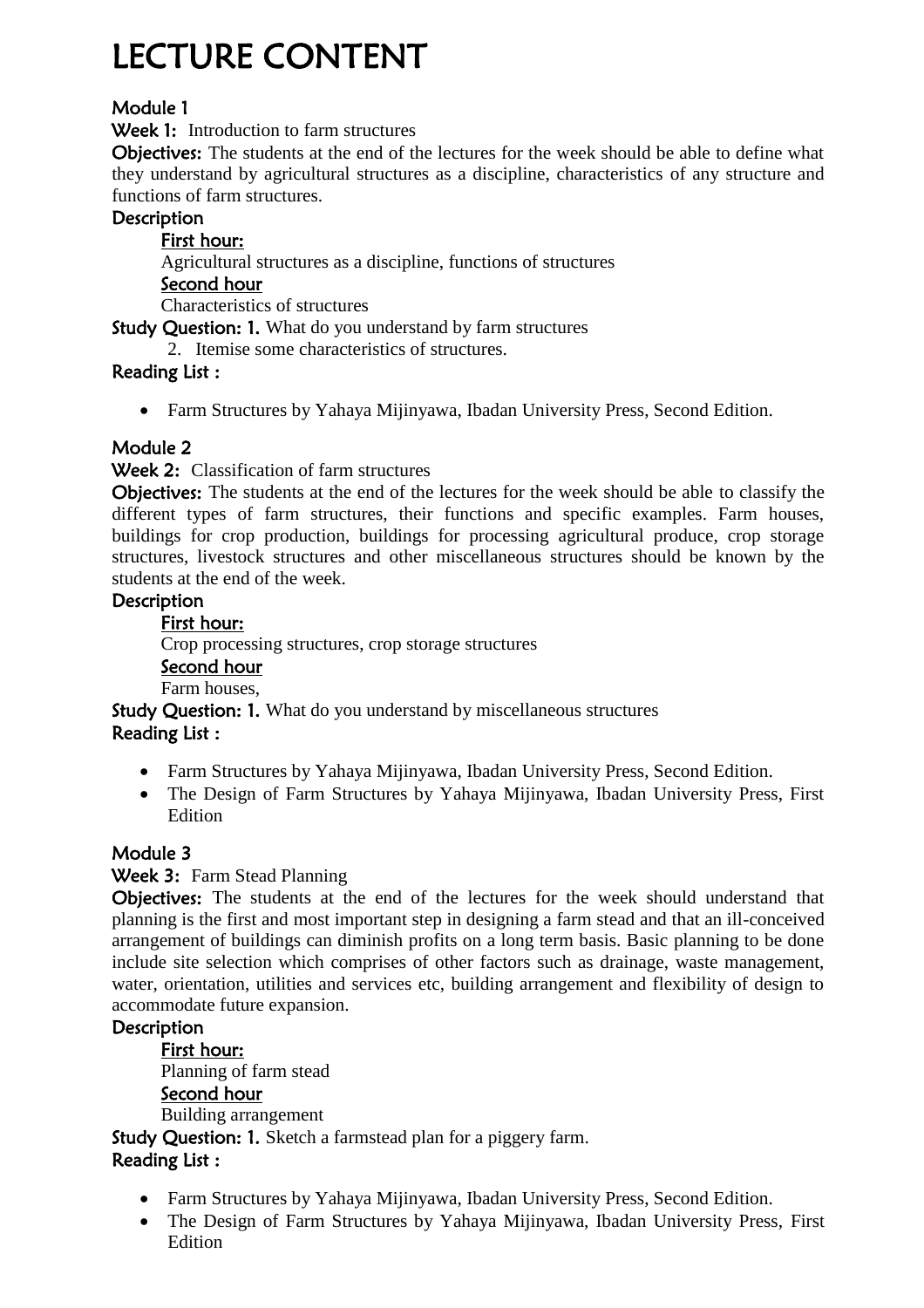## Module 4

Week 4: Structural analysis and basic mechanics

Objectives: The students at the end of the lectures for the week should be able to design for compressive stress, strain, shearing force and bending moments. Resolve forces, couples, reaction in structures having rollers, pin-support and built in support and be able to include factor of safety in their designs.

## **Description**

## First hour:

Compressive stress, shearing force, bending moments

#### Second hour

Types of support,, reactions, couples

## Study Question:

- 1. The students should resolve sample problems on moments of forces, resultant of parallel forces and reactions.
- 2. Shearing force and bending moment's calculations would be given the students.

## Reading List :

- Farm Structures by Yahaya Mijinyawa, Ibadan University Press, Second Edition.
- The Design of Farm Structures by Yahaya Mijinyawa, Ibadan University Press, First Edition

## Module 5

Week 5: Classifications of loads

Objectives: The students at the end of the lectures for the week should be able to classify loads into dead load, live load, snow load and wind load.

## **Description**

First hour:

Types of load in structures

#### Second hour

Analysis of loads

#### Study Question:

Solve some problems relating to loading on farm structures such as platforms for drying and storing grains.

## Reading List :

- Farm Structures in Tropical Climates by Lennart P. and Bengtsson James H. Whitaker
- Rural Structures in The Tropics : Design and Development. FAO Publication

## Module 6

Week 6: Introduction to the design of structural members (beams)

**Objectives:** The students at the end of the lectures for the week should be able to define beams as a structural member which is subjected to loads that are primarily perpendicular to the long axis and be able to point out beams in a given structure.

## **Description**

## First hour:

Simple design calculations involving beams

## Second hour

Beam design calculations

#### Study Question:

Identify the beams located within the classroom structure.

## Reading List :

- Farm Structures in Tropical Climates by Lennart P. and Bengtsson James H. Whitaker
- Rural Structures in The Tropics : Design and Development. FAO Publication

## Module 7

Week 7: **MID SEMESTER EXAMINATION** Module 8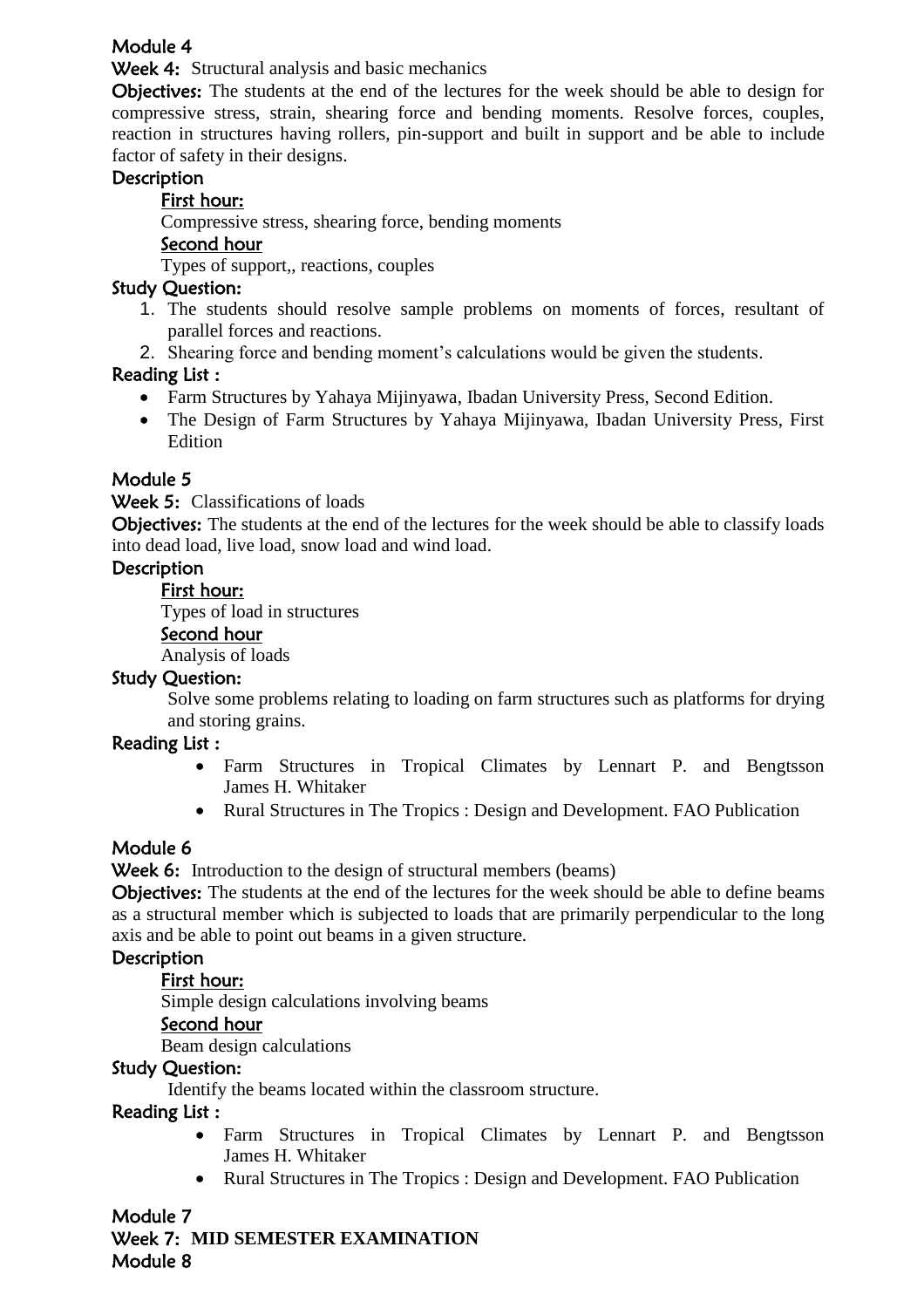Week 8: Design and calculations of structural beam members

Objectives: The students at the end of the lectures for the week should be able to select wooden member sizes of rectangular, circular or square sections to be used in the design for bending stress, shear stress, deflection, bearing supports and finally the lateral stability of the beam in the structure. They should be able to use the FAO standard table for selection of beam sizes.

#### **Description**

#### First hour:

Selection of wooden members for beam design

#### Second hour

Calculations involving circular, rectangular and square sizes

#### Study Question:

Several practical questions based on the procedure for calculating beams of rectangular, circular or square sections would be given to the students.

#### Reading List :

- Farm Structures in Tropical Climates by Lennart P. and Bengtsson James H. Whitaker
- Rural Structures in The Tropics : Design and Development. FAO Publication

## Module 9

Week 9: Introduction to the design of structural members (columns)

Objectives: The students at the end of the lectures for the week should be able to define column as a structural member which is subjected to loads that are primarily parallel to the long axis and be able to point out columns in a given structure.

## **Description**

#### First hour:

Introduction of column members

#### Second hour

Identification of column members in use within the classroom

#### Study Question:

Identify the columns located within the classroom structure.

#### Reading List :

- Farm Structures in Tropical Climates by Lennart P. and Bengtsson James H. Whitaker
- Rural Structures in The Tropics : Design and Development. FAO Publication

## Module 10

Week 10: Design and calculations of structural column members

Objectives: The students at the end of the lectures for the week should be able to select wooden member sizes of rectangular, circular or square sections and classify them into short, long or intermediate columns to be used in the design for structures using equations such as Madison Approach, FAO method and Euler's formula. They should be able to use the FAO standard table for selection of column sizes.

## **Description**

## • First hour:

Madison approach to solving column problems

## • Second hour

FAO and Euler's method of solving column problems

#### Study Question:

Several practical questions based on the procedure for calculating columns of rectangular, circular or square sections would be given to the students.

#### Reading List :

- Farm Structures in Tropical Climates by Lennart P. and Bengtsson James H. Whitaker
- Rural Structures in The Tropics : Design and Development. FAO Publication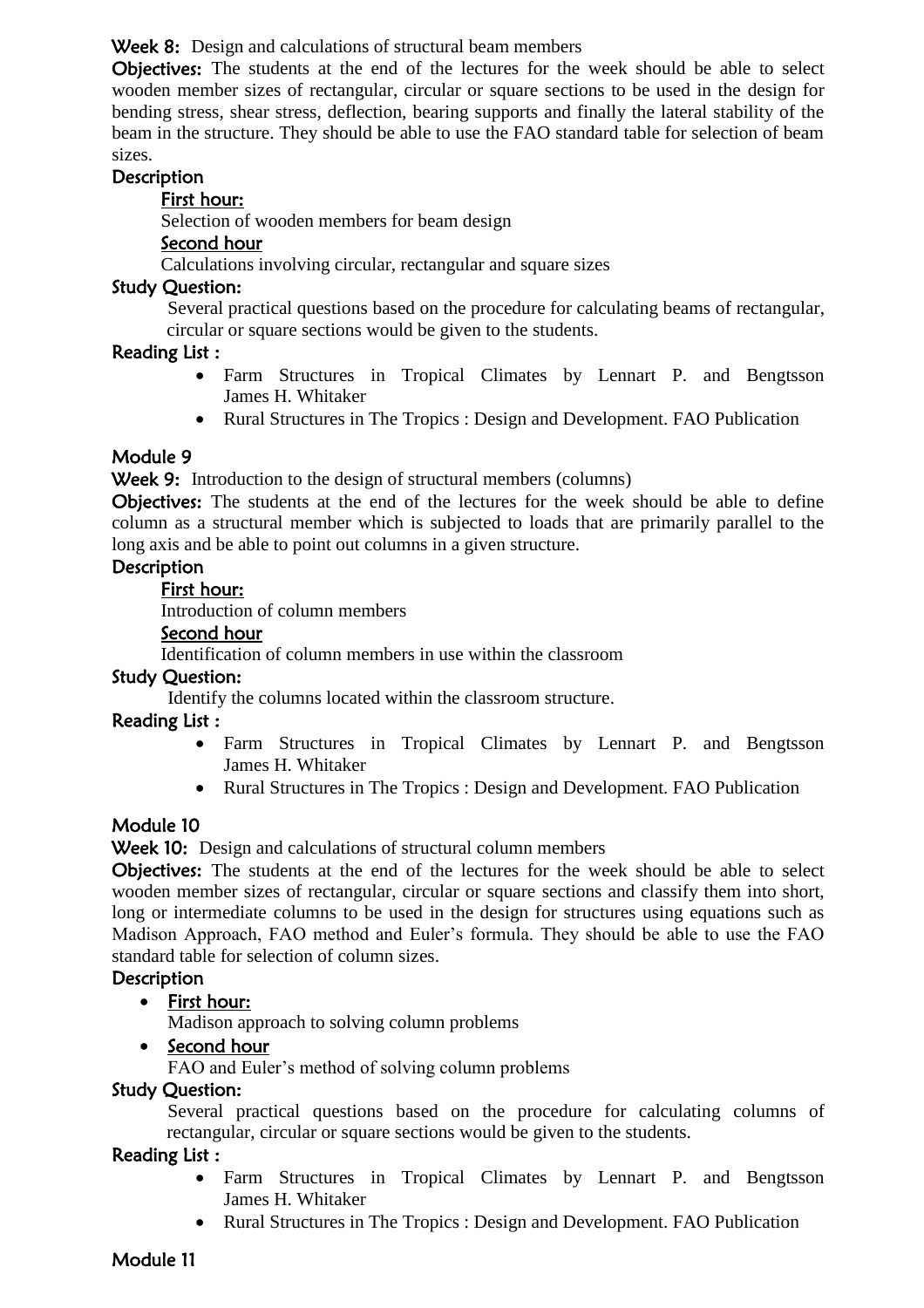Week 11: Introduction of member forces and reactions in trusses

Objectives: The students at the end of the lectures for the week should be able to draw and identify different types of trusses design for roof and identify the different reactions in them. **Description** 

# First hour:

Identification of types of trusses

• Second hour

Member forces and reactions in trusses

## Study Question:

Assignment would be given to students on the different truss design of roofs and some reactions would be drawn on the board for them to identify the type of force in it.

## Reading List :

- Farm Structures by Yahaya Mijinyawa, Ibadan University Press, Second Edition.
- The Design of Farm Structures by Yahaya Mijinyawa, Ibadan University Press, First Edition
	- Rural Structures in The Tropics : Design and Development. FAO Publication

## Module 12

Week 12: Design and calculations of member forces and reactions in trusses

Objectives: The students at the end of the lectures for the week should be able to draw force diagram of any given truss structure, identify the reactions and calculate the member and reaction forces using any of graphical approach, section method and method of joints.

# **Description**

• First hour:

Design of member forces and reaction in trusses

• Second hour

Calculation of member forces and reaction in trusses

## Study Question:

Sample questions on using section and joint methods would be given to the students to draw their force diagram and calculate the reactions and member forces in them.

## Reading List :

- Farm Structures by Yahaya Mijinyawa, Ibadan University Press, Second Edition.
- The Design of Farm Structures by Yahaya Mijinyawa, Ibadan University Press, First Edition

## Module 13

## Week 13: Building Materials

Objectives: The students at the end of the lectures for the week should be able to identify the wide ranges of building materials that are available for rural building construction. The students would also be made to understand that proper selection of materials to be used in a particular building can influence the original cost, maintenance, ease of cleaning, durability and of course, appearance.

## **Description**

First hour:

Identification of different building materials for rural construction

• Second hour Selection criteria of materials for rural constructions

## Study Question:

Questions on other local building materials not discussed in the class would be asked the students.

## Reading List :

- Farm Structures by Yahaya Mijinyawa, Ibadan University Press, Second Edition.
- The Design of Farm Structures by Yahaya Mijinyawa, Ibadan University Press, First Edition